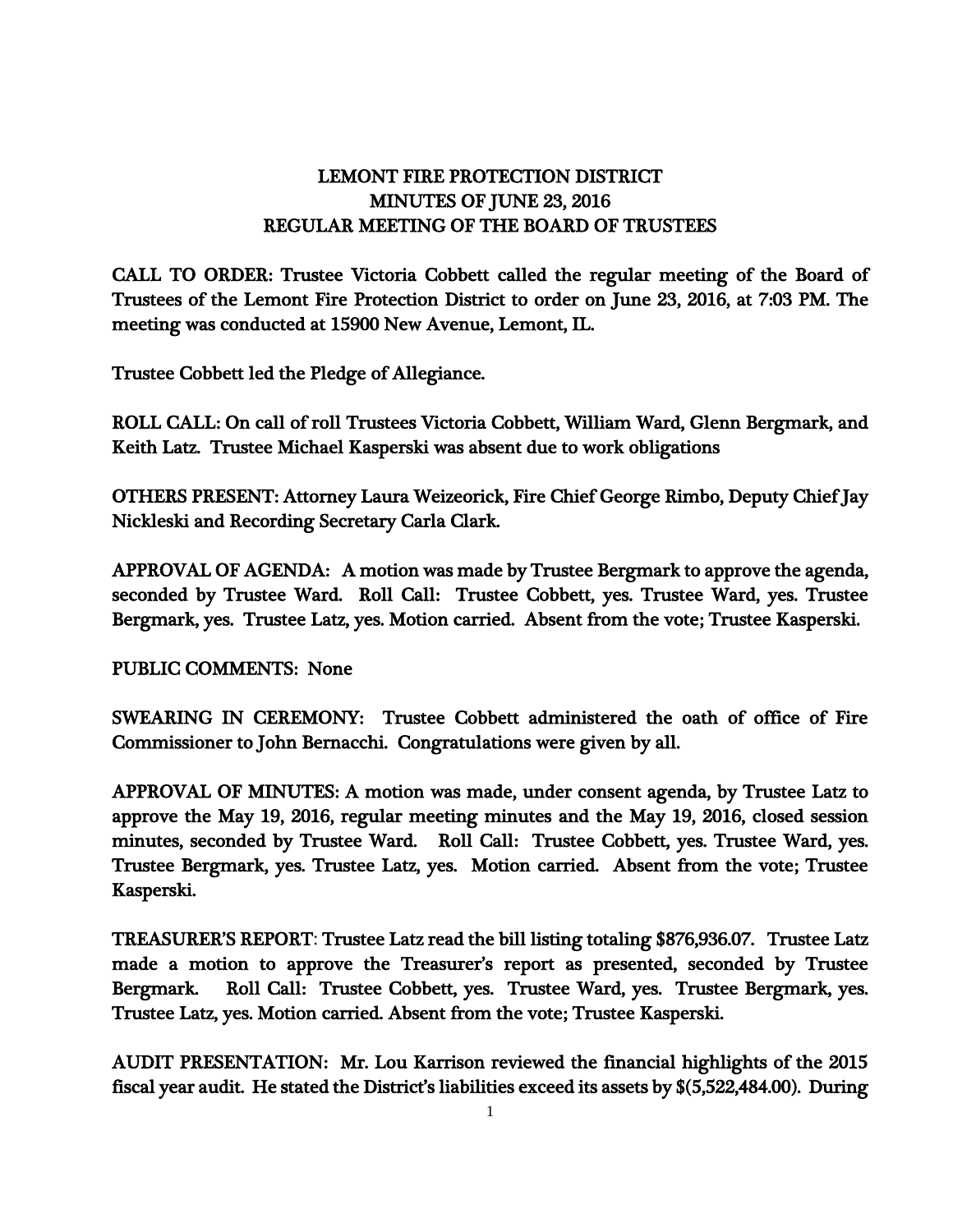2015 the District's total net position increased by \$2,077,269.00. As of December 31, 2015 the District reported combined ending fund balances of \$4,464,833.000, an increase of \$421,328.00 from the prior year. Of this amount the general and ambulance funds had a combined ending fund balance of \$1,345,431.00 (unassigned), tort liability fund had an ending fund balance of \$(149,045.00), other special revenues funds had an ending balance of \$63,975.00, capital projects fund had an ending fund balance of \$3,184,771.00 and the debt service had an ending balance of \$19,701.00. He stated the GASB 67/68 require new reporting methods. For fiscal year 2015 the net pension liability of \$12,219,860.00 is reflected in our financial statements on the balance sheet. He stated that our financial statements presented fairly, in all material respects, the respective financial position of the governmental activities, each major fund, and the aggregate remaining fund information for the Lemont Fire District. Trustee Latz pointed out that the District's long term debt will be paid off by year 2020. A motion was made by Trustee Latz to approve the 2015 fiscal year audit, as presented, seconded by Trustee Ward. Roll Call: Trustee Cobbett, yes. Trustee Ward, yes. Trustee Bergmark, yes. Trustee Latz, yes. Motion carried. Absent from the vote; Trustee Kasperski.

A motion was made by Trustee Bergmark to approve the Treasurer's annual statement for fiscal year 2015, seconded by Trustee Ward. Roll Call: Trustee Cobbett, yes. Trustee Ward, yes. Trustee Bergmark, yes. Trustee Latz, yes. Motion carried. Absent from the vote; Trustee Kasperski.

COMMUNICATIONS FROM THE BOARD: Trustee Cobbett stated the Marine Corps League was holding their annual corn roast fund raiser in a nearby community this coming weekend.

ATTORNEY REPORT: Attorney Weizeorick updated the Trustees on HB 4522, charges for non-residents, charges were \$250.00 per vehicle, per hour. The change to \$250.00 per hour passed on May 31, 2016 and is waiting for the Governor's signature. Once this is signed, the District should revise their Ordinance for non-resident charges.

CHIEF'S REPORT: Deputy Chief Nickleski updated the Board on apparatus, training and the various meetings he attended since last meeting. He stated we responded to 300 calls in May which is an 18.5% increase over May, 2015. Deputy Chief Nickleski stated that employees logged in 1387.5 hours of training for the month of May. He informed the Board the delivery of our ladder truck has been delayed, we are now anticipating delivery by the end of July.

Chief Rimbo stated we hosted the IFSAP burn camp poster committee at Station 1 on June 8<sup>th</sup>. He informed the Trustees that Mechanic Smollen was in Minnesota for a week of training with Rosenbauer where he will also take his EVT test. Chief Rimbo stated our Firefighter entry written exam has been completed, 78 tested and 60 passed. Chief Rimbo stated he attended a LEMA table top drill on June  $3<sup>rd</sup>$ . He reminded the Trustees that the Park District has invited them to attend their annual Independence Day Extravaganza from 6 – 8 PM on July  $3^{\rm rd}$  .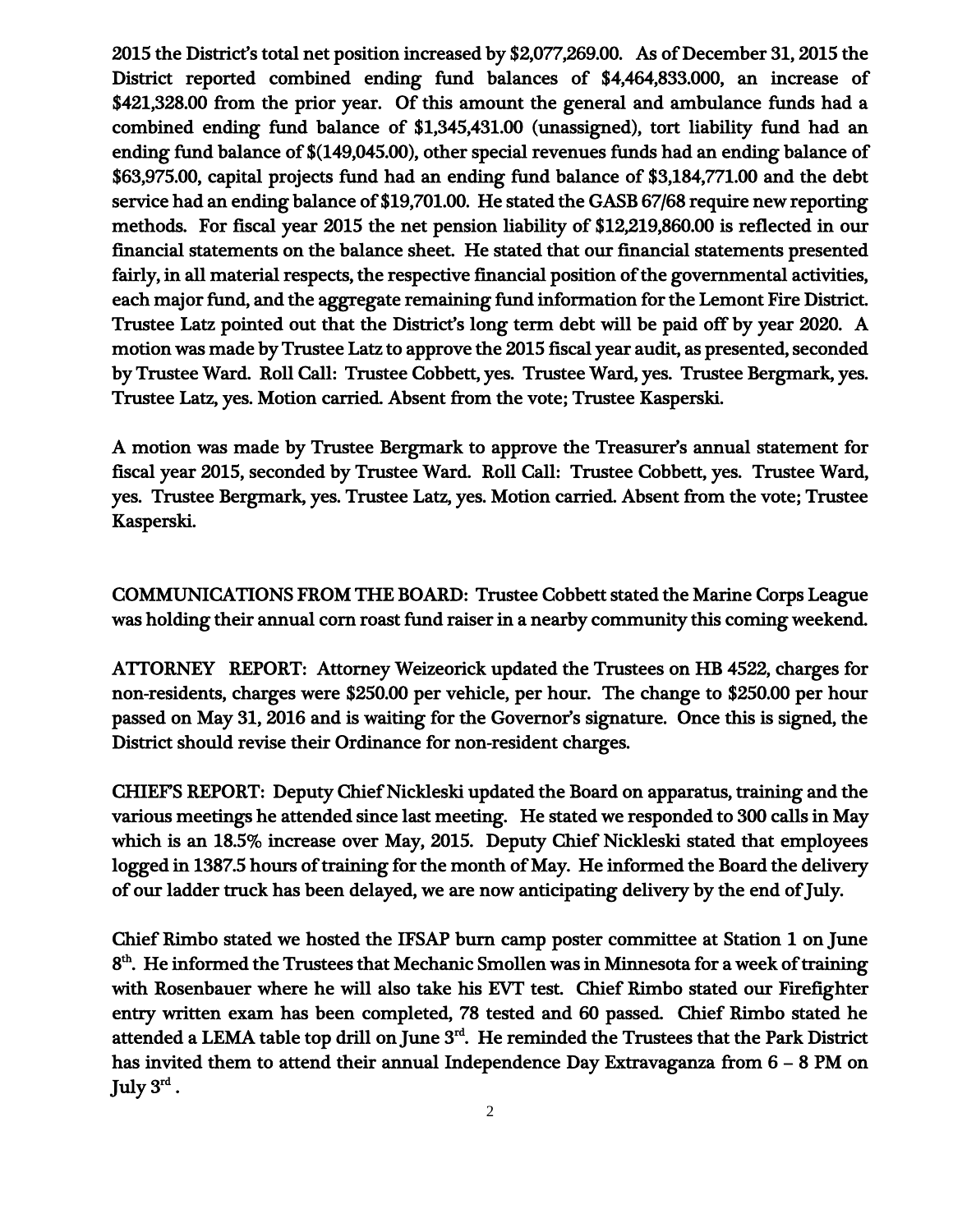## OLD BUSINESS: None

NEW BUSINESS: A motion was made by Trustee Latz to adopt Resolution 16-01, Prevailing Wage Statement, seconded by Trustee Ward. Roll Call: Trustee Cobbett, yes. Trustee Bergmark, yes. Trustee Ward, yes. Trustee Latz, yes. Motion carried. Absent from the vote; Trustee Kasperski.

A motion was made by Trustee Bergmark to renew our active membership with the Lemont Odor Alert Network at a cost of \$2,000.00, seconded by Trustee Latz. Roll Call: Trustee Cobbett, yes. Trustee Bergmark, yes. Trustee Ward, yes. Trustee Latz, yes. Motion carried. Absent from the vote; Trustee Kasperski.

A motion was made by Trustee Latz to approve Station 1 sealcoating by Wilson Paving & Sealcoating at a cost of \$3,250.00, seconded by Trustee Cobbett. Roll Call: Trustee Cobbett, yes. Trustee Bergmark, yes. Trustee Ward, yes. Trustee Latz, yes. Motion carried. Absent from the vote; Trustee Kasperski.

A motion was made by Trustee Bergmark to approve Station 2 sealcoating by Wilson Paving & Sealcoating at a cost of \$1,225.00, seconded by Trustee Latz. Roll Call: Trustee Cobbett, yes. Trustee Bergmark, yes. Trustee Ward, yes. Trustee Latz, yes. Motion carried. Absent from the vote; Trustee Kasperski.

A motion was made by Trustee Ward to approve the purchase of (9) sets of turn out gear from Air One at a cost of \$29,835.00, seconded by Trustee Latz. Chief Rimbo stated Air One is a single source supplier in our territory for Morning Pride gear. Roll Call: Trustee Cobbett, yes. Trustee Bergmark, yes. Trustee Ward, yes. Trustee Latz, yes. Motion carried. Absent from the vote; Trustee Kasperski.

A motion was made by Trustee Bergmark to approve the lighting upgrade for Station 3 apparatus floor from Paramont EO at a cost of \$4,646.04, seconded by Trustee Latz. Roll Call: Trustee Cobbett, yes. Trustee Bergmark, yes. Trustee Ward, yes. Trustee Latz, yes. Motion carried. Absent from the vote; Trustee Kasperski.

A motion was made by Trustee Ward to approve the promotional written exam development services for the rank of Lieutenant and Battalion Chief from Stanard & Associates, Inc. at a cost of \$6,675.00, seconded by Trustee Latz. Roll Call: Trustee Cobbett, yes. Trustee Bergmark, yes. Trustee Ward, yes. Trustee Latz, yes. Motion carried. Absent from the vote; Trustee Kasperski.

A motion was made by Trustee Bergmark to adopt Resolution 16-02, declaring our Ingersoll-Rand T-30 air compressor surplus property, seconded by Trustee Latz. Roll Call: Trustee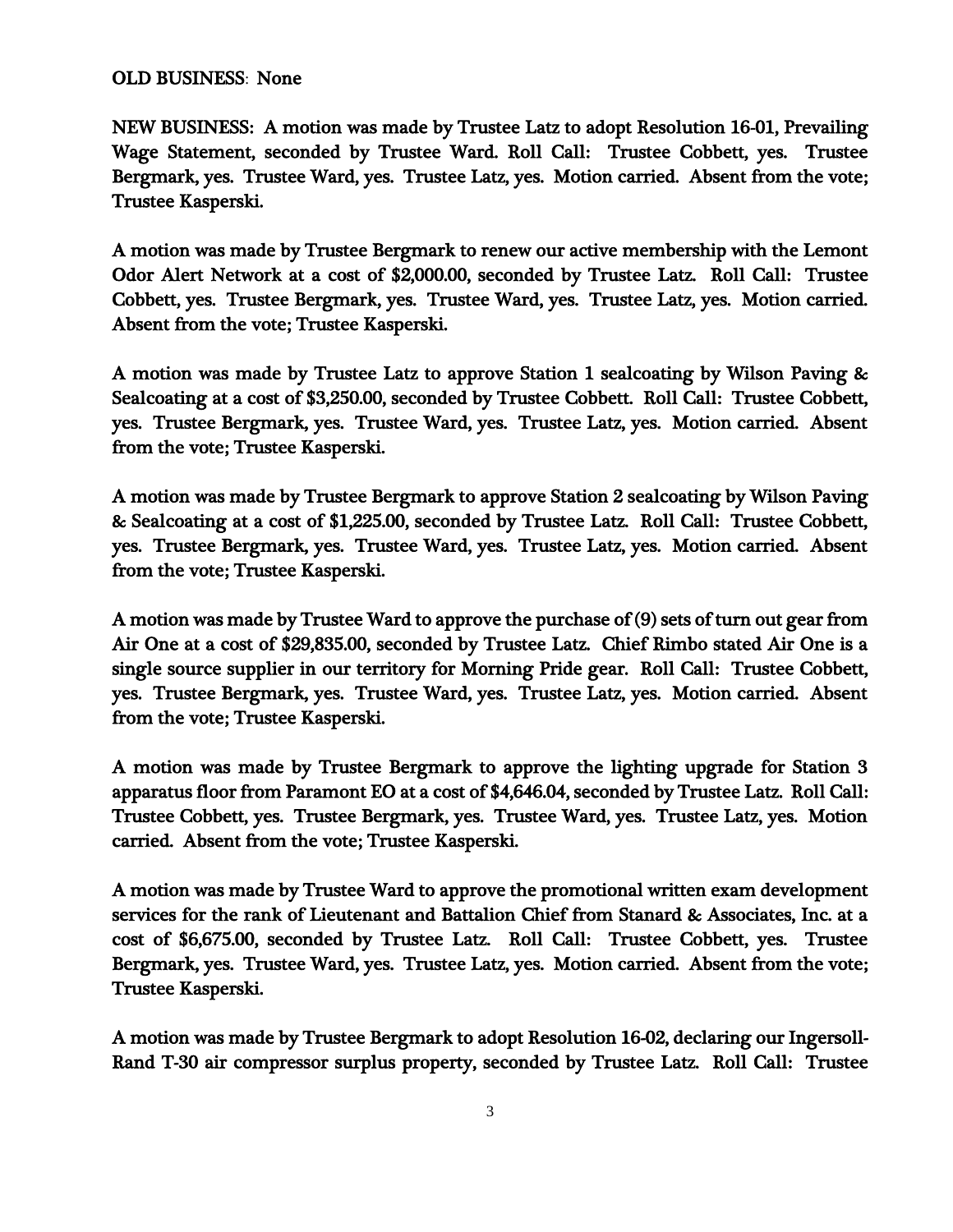Cobbett, yes. Trustee Bergmark, yes. Trustee Ward, yes. Trustee Latz, yes. Motion carried. Absent from the vote; Trustee Kasperski.

Chief Rimbo invited IT Manager, Fernando Alfonso, to come up and explain the need for the network hardware before the Trustees for their approval this evening. Mr. Alfonso stated since we upgraded to the fiber optic network our current hardware could not handle the speed we are trying to achieve on the fiber network. This equipment will be able to handle the fiber network and allow us to grow and create backups. Questions were asked and answered. Trustee Latz asked why Cisco equipment and not Juniper. Mr. Alfonso introduced Mr. Anthony Divita with Virtek to answer. Mr. Divita stated that Cisco is still considered the top of the line. He stated that Cisco is proven and rock solid. He also stated that there are more technicians for Cisco than any other brand. A motion was made by Trustee Bergmark to approve the network hardware and labor for convergence from T1 to fiber optic from Virtek at a cost of \$17,362.25, seconded by Trustee Ward. Roll Call: Trustee Cobbett, yes. Trustee Bergmark, yes. Trustee Ward, yes. Trustee Latz, yes. Motion carried. Absent from the vote; Trustee Kasperski.

A motion was made by Trustee Ward to purchase a Megacode Kelly training manikin from Henry Schein at a cost of \$6,147.00, seconded by Trustee Latz. Roll Call: Trustee Cobbett, yes. Trustee Bergmark, yes. Trustee Ward, yes. Trustee Latz, yes. Motion carried. Absent from the vote; Trustee Kasperski.

CLOSED SESSION: A motion was made by Trustee Ward to enter closed session at 7:55 PM to discuss probable or pending litigation, collective negotiations for one or more classes of employees, the appointment, employment, compensation, performance or dismissal of an employee, and to review Fire Chief Rimbo's contract, seconded by Trustee Bergmark. Roll Call: Trustee Cobbett, yes. Trustee Bergmark, yes. Trustee Ward, yes. Trustee Latz, yes. Motion carried. Absent from the vote; Trustee Kasperski.

RETURN TO REGULAR MEETING: The regular meeting reconvened at 8:04 PM on a motion by Trustee Bergmark, seconded by Trustee Cobbett. Roll Call: Trustee Cobbett, yes. Trustee Bergmark, yes. Trustee Ward, yes. Trustee Latz, yes. Motion carried. Absent from the vote; Trustee Kasperski.

ACTION ON CLOSED SESSION: A motion was made by Trustee Bergmark to approve Fire Chief George Rimbo 3 year contract, as presented, commencing on July 18, 2016 and terminating on July 17, 2019 with an annual salary of \$139,246.00, seconded by Trustee Ward. Roll Call: Trustee Cobbett, yes. Trustee Bergmark, yes. Trustee Ward, yes. Trustee Latz, yes. Motion carried. Absent from the vote; Trustee Kasperski.

## PUBLIC COMMENT: None